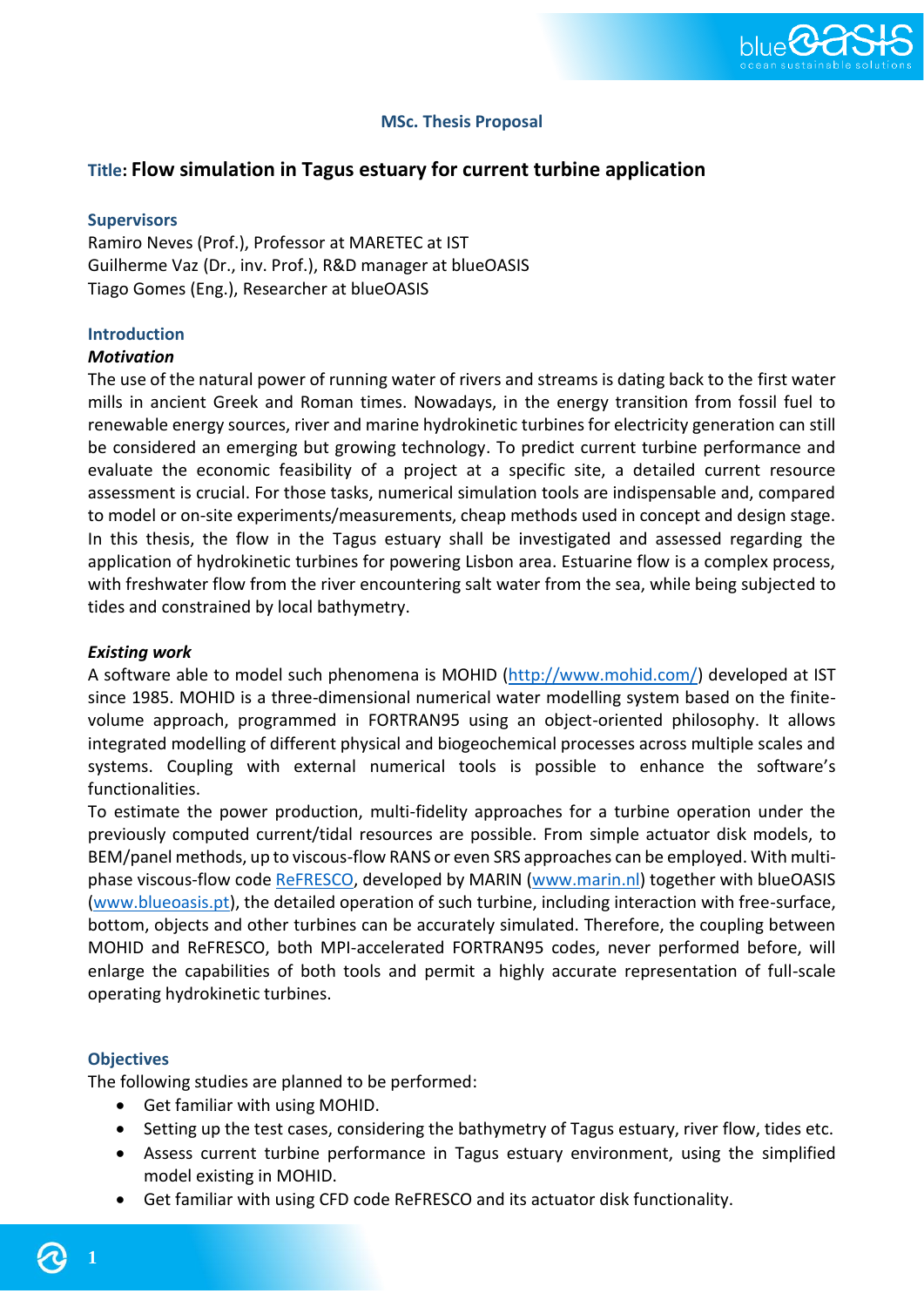

- Couple ReFRESCO with MOHID (file and/or memory-based).
- Compare performance of MOHID, ReFRESCO and MOHID+ReFRESCO coupling for a benchmark turbine (Southampton, Tocardo, etc.) at river Tagus.
- Reporting and presentation. Upon good performance of the candidate the work may be presented in a conference and/or in a journal.





*Figure 1: Bathymetry of Tagus estuary Figure 2: ReFRESCO turbine blade pressure distribution.*

# **Requisites**

Applicants must have:

- General knowledge of CFD
- Coding experience with FORTRAN, Python or similar.

Good to have:

- Linux experience
- LateX experience
- Git experience

Added value to have:

• Knowledge on MOHID.

### **Location**

blueOASIS (www.blueoasis.pt) Edificio D.Pedro, Quinta da Fonte, R. Malhões, 2770-071 Lisboa The student is invited to join the team in the office when the supervisor is present (at least three days per week).

# **Companies Involved**

blueOASIS is a young team with more than 45 years of combined knowledge and experience on Aerospace, Mechanical, Naval and Maritime engineering. The multicultural and multidisciplinary team is committed to make our oceans safer and greener, using state of the art numerical and data science tools. BlueOASIS focuses on renewable energies, ocean cleaning, decarbonization, sustainable offshore structures and green ships optimization.

### **Bibliography**

- [1] J. Khan, T. Iqbal, and J. Quaicoe, "A Review of River Current Turbine Technology," 2020.
- [2] F. A. Martins, "Modelação matemática tridimensional de escoamentos costeiros e estuarinos usando uma abordagem de coordenada vertical genérica," PhD thesis, Technical

**2**